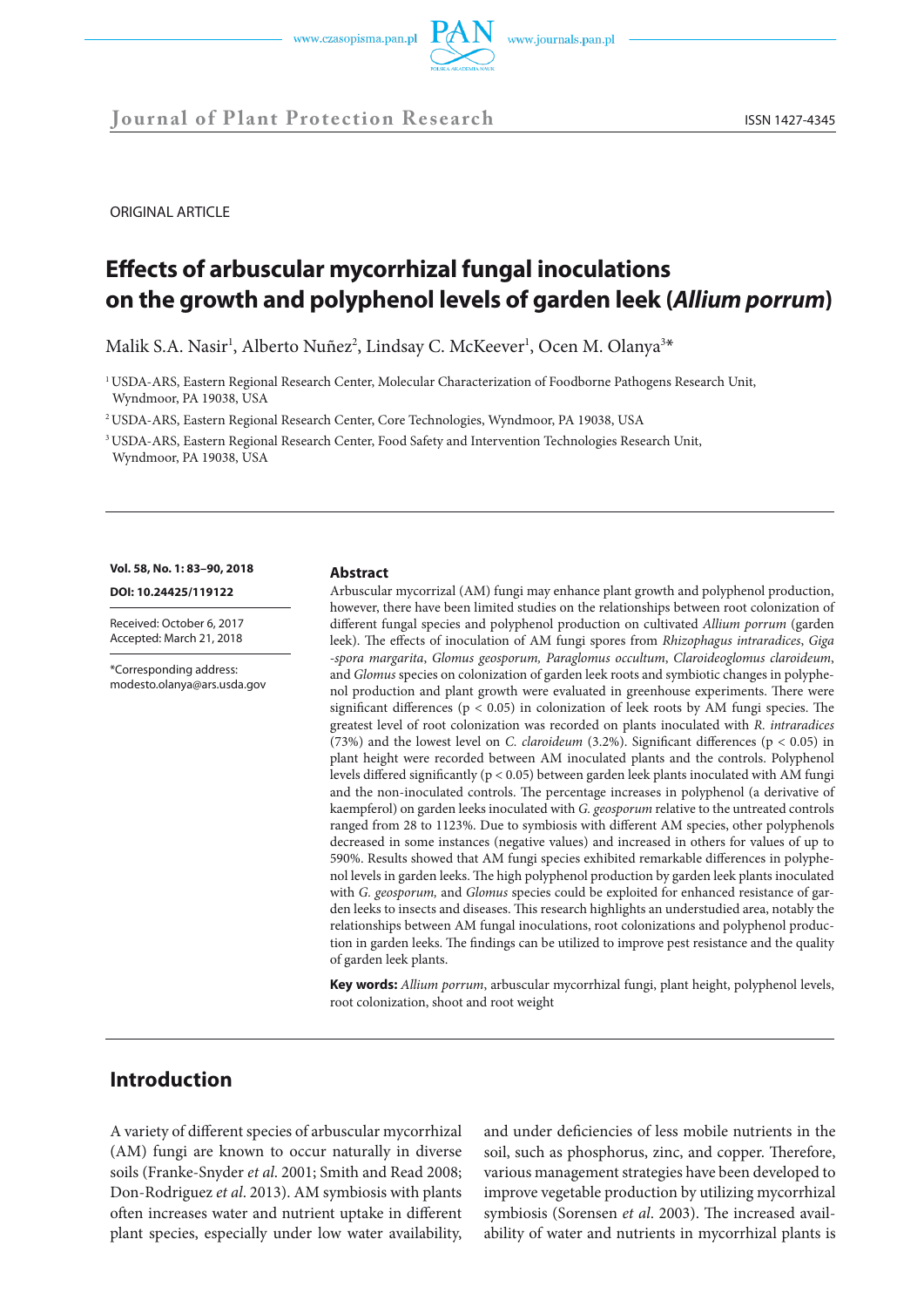generally attributed to the extension of the root systems through protruding hyphae of the AM fungi in soils.

In the case of garden leek plants, it has been reported that increased nutrient uptake from AM symbiosis is particularly important due to their shallow root system and limited root depth (Finlay 2004). AM mycorrhizal colonization of plant roots has been shown to induce tolerance to environmental stress. Therefore, the growth of AM fungal hyphae from the roots of garden leeks could have positive effects on plant growth and metabolism due to increased water and nutrient uptake (Nelsen and Safir 1982; Ruiz-Lozano *et al*. 1995). For example, AM mycorrhizal symbioses in garden leek plants have been shown to increase plant growth under low phosphorus with various levels of flavonoid glycosides (Malik *et al*. 2015). AM fungal inoculation of herb plants, such as marjoram, lemon balm and marigold, showed that marjoram plants had the highest level of fungal colonization (82%), while lemon had 62% and marigold 16% (Engel *et al*. 2016). AM fungal inoculations also increased the biomass of marjoram in this study. In evaluating the association of AM fungal inoculations with *Dioscorea* spp. (yam), it was shown that inoculated treatment of yams with *G. etunicatum* increased tuber weights in five yam species by values of 20 to 56% (Lu *et al*. 2015).

In addition to the effect of symbiotic associations of AM fungi on plant growth, the relationships between AM mycorrhizal colonization of roots could enhance resistance of plants to insects and diseases (Sundaresan *et al*. 1993). In previous studies, AM symbiosis in roots of vegetable plants has been shown to enhance resistance of roots to diseases, nematodes, and insects (Baum *et al*. 2015). Thus, inoculations of plants with AM fungi were noted to improve plant health, which was attributed to the production of polyphenol and flavonoid compounds. Flavonoids, flavonoid glycosides, and polyphenols with similar beneficial attributes to plant health have been previously documented in artichoke leaves and flowers (Ceccarelli *et al*. 2010). In addition, increased resistance to *Phytophthora* and other diseases have been noted in plants with AM symbioses (Liu *et al*. 2007; Pozo and Azcon-Aguilar 2007; Watanaiojanaporn *et al*. 2011). The high resistance to diseases in mycorrhizal plants is linked to increased levels of polyphenols, particularly phytoalexins and phytoflavonoids (Ceccarelli *et al*. 2010). Additionally, environmental stimuli such as feeding activities of insects or pathogens may also stimulate the production of polyphenols as resistance mechanisms of plants to insects or pests (Sundaresan *et al*. 1993). In many field and potted plants in which root crops were inoculated with AM fungi, positive effects of AM fungi associations on plant growth and polyphenol levels (secondary metabolite) were documented (Douds and Reider 2003).

The production of secondary metabolites by agricultural plants when inoculated with AM fungi under different stress conditions has been documented (Engel *et al*. 2016), however, the relationships between inoculations of different AM species to cultivated garden leek plant colonization and polyphenol levels have received comparatively little attention. Therefore, the objective of this research was to determine the effect of inoculations of cultivated garden leek plants with different AM fungal species on plant growth (plant height, shoot and root weight), root colonization, and changes in polyphenol levels.

## **Materials and Methods**

### **Plant growth**

Seeds of garden leek (*Allium porrum* L.), cultivar 'Colossal' were purchased from Johnny Seeds Company (Winslow, ME). Approximately, 150 seeds were planted in a 15.3 cm diameter pot filled with vermiculite moistened with adequate water. The seeds were covered with a 1.3 cm layer of additional moist vermiculite and pots were placed in a growth chamber for seed germination. The growth chamber was maintained at 14 h photoperiod; daytime temperature was set at 25°C and nighttime temperature at 18°C. Twenty-eight days after planting, the seedlings were transferred from pots to 66 ml plastic cones, 2.5 cm diameter by 16 cm depth (Stuewe & Sons, Tangent, OR). The cones were filled with standard potting mix with vermiculite, acid washed sand, and washed surface sieved farm soil at ratios of 1.5 : 1.5 : 1. The mixture was autoclaved (for 60 min at 121°C) and cooled prior to use. A single seedling was transferred into each cone. Each potted plant was an experimental unit and eight treatments (seven AM fungal inoculation treatments plus one un-inoculated control plant)  $\times$  12 leek plants for each treatment, resulted in a total of 96 plants used in the experiment. The experiment was repeated two times under the same experimental conditions. The noninoculated plants were designated as the untreated controls. Treatments (potted plants) were arranged in a completely randomized design with 12 replications.

### **Inoculations of plants with different species of mycorrhizae fungi**

The AM fungal isolates were obtained from the laboratory collection of Dr. David Douds (USDA- -ARS, ERRC, Wyndmoor, PA, USA). The *R. intradices*, *G. rosea* and *G. margarita* isolates had accession numbers of DAOM 181602, DAOM 194757 and PA201, respectively. The isolates of *G. geosporum, P. occultum, C. claroideum* and *Glomus* sp. were iso-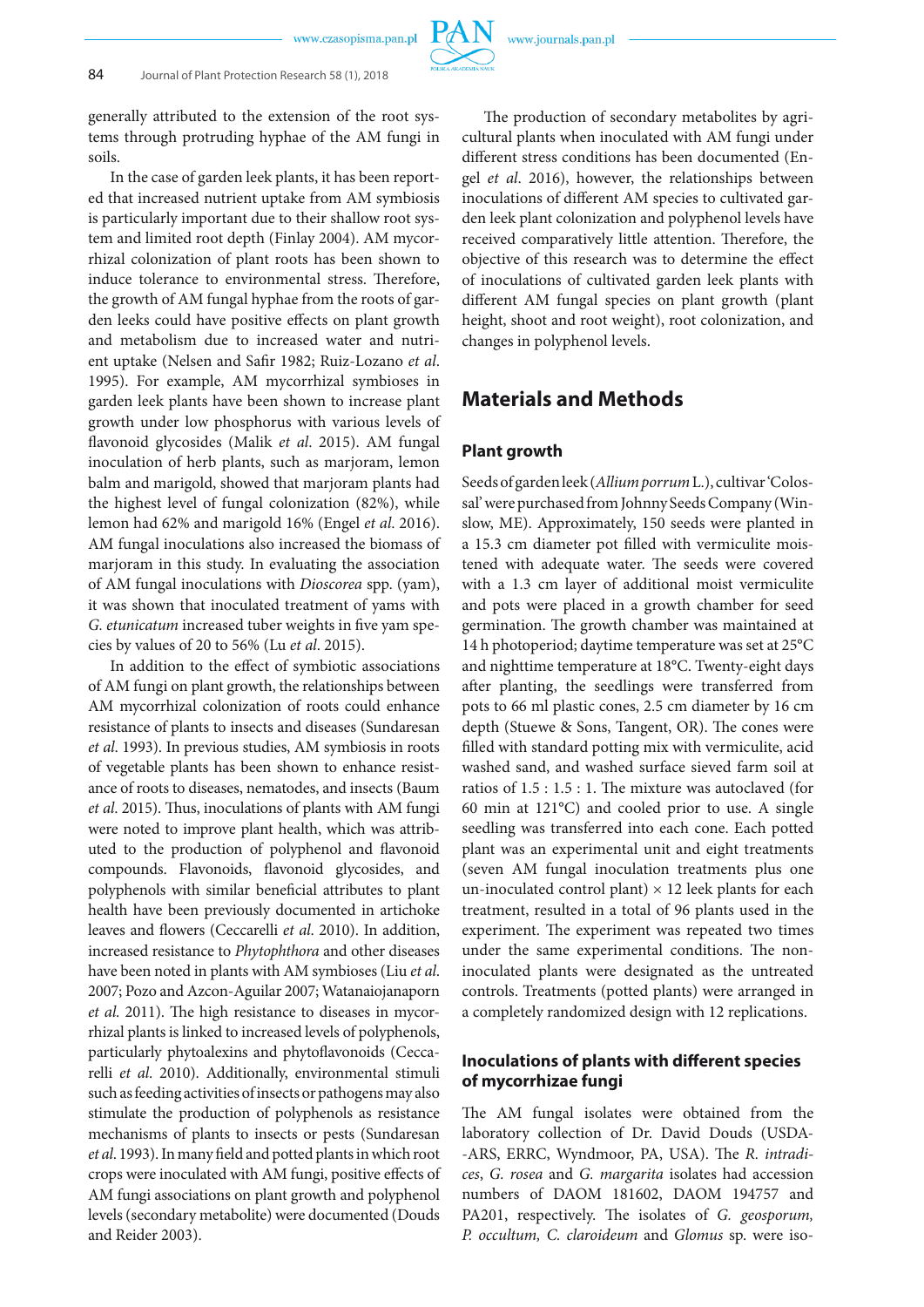**PAN** 

lated from Rodale Institute Farming Systems trial in Kuztown, PA (Franke-Synder *et al*. 2001). The AM fungal spores for this study were collected from approximately 6-month-old Bahia grass cultures (grown in 66 ml plastic cones, 2.5 cm diameter by 16 cm depth). The pots were filled with standard potting mix as described above (Douds 2009). AM fungal spores were extracted by the wet sieving and sucrose centrifugation method (Jenkins 1964). The number of spores used for inoculation of garden leek varied depending on the type of mycorrhizal species, but was based on required numbers adequate for plant colonization as determined in previous studies (Franke-Snyder *et al*. 2001; Douds 2009; Olanya *et al*. 2016).

The spore numbers used for various treatments were as follows: 1 – *R. intraradices* (~350 spores); 2 – *G. rosea* (~100 spores); 3 – *G. margarita* (~75 spores); 4 – *G. geosporum* (~150 spores); 5 – *P. occultum* (~500 spores); 6 – *C. claroideum* (~150 spores); 7 – *Glomus* species (~150 spores); and the 8 – non-AM control garden leek treatment had no spore application (Douds 2002; Douds and Reider 2003). The AM fungal spores were added in 2 ml suspension in water to each replicate of a treatment (Douds 2009). In the treated and control plants, 10 ml of water was added daily to maintain adequate moisture levels necessary for plant growth. Nutrient solution was added to plants at 5 day intervals until harvest at 8 weeks after transplanting (Hoagland and Arnon 1939). The plants were kept in the growth chamber for the duration of the experiment and the growth chamber conditions were maintained at a 14 h photoperiod with a day temperature of 25°C and night temperature of 18°C (Olanya *et al*. 2015).

### **Shoot and root weights of garden leeks and mycorrhizae colonization of plant roots**

At harvest, each plant was cut below the base of the bulb to separate the shoot (top) from the root. Root and shoot length and fresh weights of each treatment and replicated plant were individually measured. The root samples were divided into two portions in which half was oven dried and the other half stained. The fresh roots were stained with trypan blue solution (ThermoFisher Scientific, USA) for 30 min (Phillips and Hayman 1970) to determine colonization of roots by mycorrhizae, using the gridline intersect method (McGonigle *et al*. 1990). Samples of root and shoot were dried in an oven at 80°C for 1 week. The dry to fresh weight ratios were used to determine the theoretical dry weight of the stained samples based on their fresh weight.

#### **Polyphenol extraction from the shoots**

Samples for shoots of replicated plants were used for extraction of polyphenols. Shoot samples in each treatment were frozen and subsequently pulverized in liquid nitrogen. All harvested shoots were stored at –80°C until used. The polyphenols and flavonoids were extracted in 80% methanol using the methods previously described (Malik *et al*. 2015). The extracts in methanol were spun in a refrigerated eppendorf micro-centrifuge at 25,000 rpm for 30 min. The extracts were stored at –80°C until utilized for HPLC- -MS analysis.

#### **Chromatographic analysis**

The chromatographic separation of the methanol extract was performed with a Nano-Acquity (Waters, Milford, MA) ultrahigh performance liquid chromatographer (UHPLC) equipped with an Acquity UPLC BEH C18, 1.7  $\mu$ m (1 × 100 mm) column (Waters) maintained at 40°C and running at 60 µl ∙ min<sup>−</sup><sup>1</sup> . The UHPLC- -UV chromatogram was obtained by attaching it to the UHPLC instrument an Acquity TUV detector (Waters) set to scan at 280 nm. The solvent gradient started with water to acetonitrile 95 : 5 (0.1% formic acid) for 2 min and ramped linearly to water-acetonitrile 60 : 40 (0.1% formic acid) at a final time of 14 min, maintained at that solvent composition for 2 min and followed with column wash of water-acetonitrile 20 : 80 (0.1% formic acid) and returning to the initial condition at 20 min. A 10 min stabilization time was allowed between injections. Samples for the treated and control experiments were combined by mixing 10 µl of each of them, and 10 µl of a kaempferol solution (internal standard, 5 μg ⋅ ml<sup>-1</sup>). The solvent was removed under nitrogen, followed by resuspension in 50 µl of water-methanol 90 : 10. Three injections of 4 µl were made for each sample for determination of the concentration change according to the peak high determined by MassLynx v.4.1 software. The same chromatographic conditions were used for the mass spectrometry analysis (Malik *et al*. 2005; Perez-Gregorio *et al*. 2010; Calderon-Montano *et al*. 2011).

#### **Mass spectrometry analysis**

The mass spectrometry analysis was accomplished by connecting the effluent of the UHPLC instrument to a Synapt G1 quadruple-time of flight mass spectrometer (Waters) operating in the W mode (resolving power of 18,000) and with an electro-spray ionization (ESI) probe operated in the positive mode and controlled by MassLynx v.4.1 software (Waters). The instrument parameters were 2.9 kV capillary voltage, 4 V extractor voltage, 300 l $\cdot$  h $\hbox{--}^1$  desolvation gas (N $_2)$  flow, and 120°C and 150°C source and desolvation temperatures, respectively (Calderon-Montano *et al*. 2011). The MS/ MS of the protonated precursor ions  $[M + H]^+$  were obtained by collision induced dissociation with argon gas at 0.9 ml ⋅ min<sup>-1</sup> with the collision energy ramped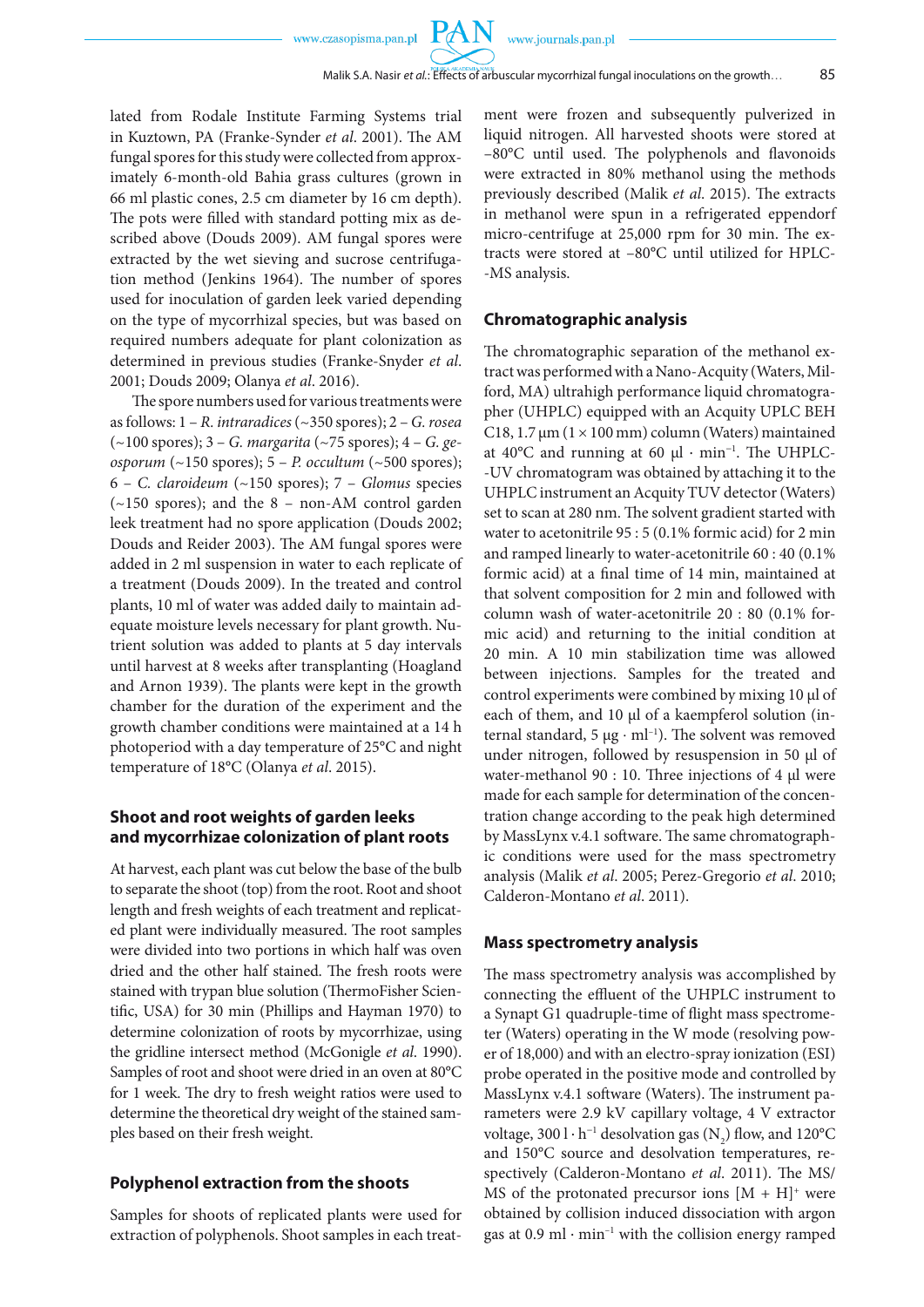

between 10 to 25 eV. The TOF analyzer was calibrated to produce an error below 5 ppm using the exact mass of the product ions of [Glu<sup>1</sup>]-fibrinopeptide B (Waters). The  $[M + H]^+$  of the parent ion mass was determined using a raffinose (Waters) as locking mass. For the MS/MS spectra, the  $[M + H]$ <sup>+</sup> determined as described was used to calibrate the spectra (Calderon-Montano *et al*. 2011).

### **Data analysis**

Data on plant height, dry shoot weight, root weight, and root colonization were compiled for each replicate and treatment. The effect of mycorrhizae colonization on plant height, dry shoot weight, dry root weight and root colonization were analyzed by analysis of variance (Proc GLM) of the Statistical Analysis System (SAS Institute Inc., Version 9.3, Cary, NC). Means and associated standard errors for the above variables were computed by least significance difference (LSD) statistics of Statistical Analysis Systems. The peak heights for various polyphenols and flavonoids at various retention times were subjected to pairwise comparison analysis for differences, or lack of them, between and among treatments (SAS Institute Inc., Version 9.3, Cary, NC).

## **Results**

AM fungi inoculations of garden leek plants at seedling stage resulted in significant ( $p < 0.05$ ) differences in the plant height of garden leeks when compared to the non-inoculated (control) plants (Table 1). The average plant height generally ranged from 17.8 cm in leeks inoculated with *G. geosporum* to 25 cm in plants inoculated with *R. intraradices*. The mean height of the un-inoculated (control) plants was 18 cm (Table 1). The height of garden leek plants inoculated with *G. geosporum*, *C. claroideum*, and *Glomus* sp. did not differ significantly ( $p > 0.05$ ) from the non-mycorrhizae control garden leeks.

Inoculation of garden leek plants with *R. intraradices* and *G. rosea* resulted in increased dry weights of shoots compared to un-inoculated controls (Table 1). Thus, the dry shoot weights of garden leek plants inoculated with *R. intraradices* and *G. rosea* were more than 50% greater than leek plants inoculated with other mycorrhizae species, as well as the control plants (Table 1). Similarly, the dry root weights of garden leek plants ranged from 0.13 to 0.25 g. Plants inoculated with *G. rosea* and *P. occulatum* had significantly (p < 0.05) higher root weights than the non-inoculated controls (Table 1).

Although different spore numbers were used in the inoculation of leek plants based on spore density required to achieve adequate colonization, there were no significant ( $p > 0.05$ ) differences in the correlation coefficient between mycorrhizae spore density used in inoculations, shoot and root growth as well as root colonization (%). The root colonization of garden leek plants differed significantly ( $p < 0.05$ ) among the AM fungal species. Root colonization of all inoculated treatments also differed significantly ( $p < 0.05$ ) from the non-mycorrhizal control plants (Table 1). The percentage of root colonization in garden leeks ranged from 0 (no colonization in non-mycorrhizae control) to 72% in plants inoculated with *R. intraradices* (Table 1).

The changes in polyphenol levels in shoots of leek plants inoculated with AM fungal species, and expres-

|                                                                   |  | Table 1. The physiological characteristics and root colonization of garden leeks inoculated with different arbuscular mycorrhizal (AM) |  |
|-------------------------------------------------------------------|--|----------------------------------------------------------------------------------------------------------------------------------------|--|
| fungal species and garden leeks grown without AM fungus (control) |  |                                                                                                                                        |  |

| <b>Treatment<sup>a</sup></b> | Plant height <sup>b</sup><br>[cm] | Dry shoot<br>weight $^{c}$ [g] |                   | Root<br>colonization <sup>d</sup> [%] |  |
|------------------------------|-----------------------------------|--------------------------------|-------------------|---------------------------------------|--|
| Rhizophagus intraradices     | $25.0 + 2.1 a$                    | $0.23 + 0.03$ a                | $0.15 + 0.23$ h   | $72.5 + 6.1a$                         |  |
| Gigaspora rosea              | $74.8 + 1.3a$                     | $0.25 + 0.2a$                  | $0.25 + 0.02$ a   | $65.1 + 4.5$ ab                       |  |
| Gigaspora margarita          | $20.7 \pm 0.8$ b                  | $0.13 \pm 0.01$ b              | $0.18 \pm 0.03$   | $57.3 \pm 5.0$ b                      |  |
| Glomus geosporum             | $17.8 \pm 0.6$ c                  | $0.12 \pm 0.01$ b              | $0.20 + 0.02$ ab  | $20.0 \pm 10.3$ d                     |  |
| Paraglomus occultum          | $23.0 \pm 1.1$ b                  | $0.19 + 0.01$ b                | $0.22 + 0.01$ ab  | $34.3 \pm 6.9$ c                      |  |
| Claroideoglomus claroideum   | $18.4 + 0.8c$                     | $0.10 + 0.01$ b                | $0.15 + 0.02$ h   | $3.2 + 1.7e$                          |  |
| Glomus sp.                   | $18.6 \pm 0.9$ c                  | $0.10 \pm 0.00$ b              | $0.13 + 0.02$ h   | $7.1 \pm 4.7$ e                       |  |
| Non-mycorrhizal control      | $18.0 \pm 1.0 c$                  | $0.13 \pm 0.00$ b              | $0.19 \pm 0.02$ b | $0 \pm 0.1 e$                         |  |

<sup>a</sup>garden leeks were inoculated with different mycorrhizae species, ranging from 75 to 500 spores per 2 ml, <sup>b</sup>plant height was quantified at harvest. Data represent the means and associated standard errors from replicated samples. Means with the same letters are not significantly different (p > 0.05), c dry shoot weight was quantified at harvest. Data represents the means and associated standard errors from replicated samples. Means with the same letters are not significantly different (p > 0.05), <sup>d</sup>root colonization by different AM fungal species was quantified at harvest after staining samples with tryphan blue. Data represent the means and associated standard errors from replicated samples. Means with the same letters are not significantly different ( $p > 0.05$ )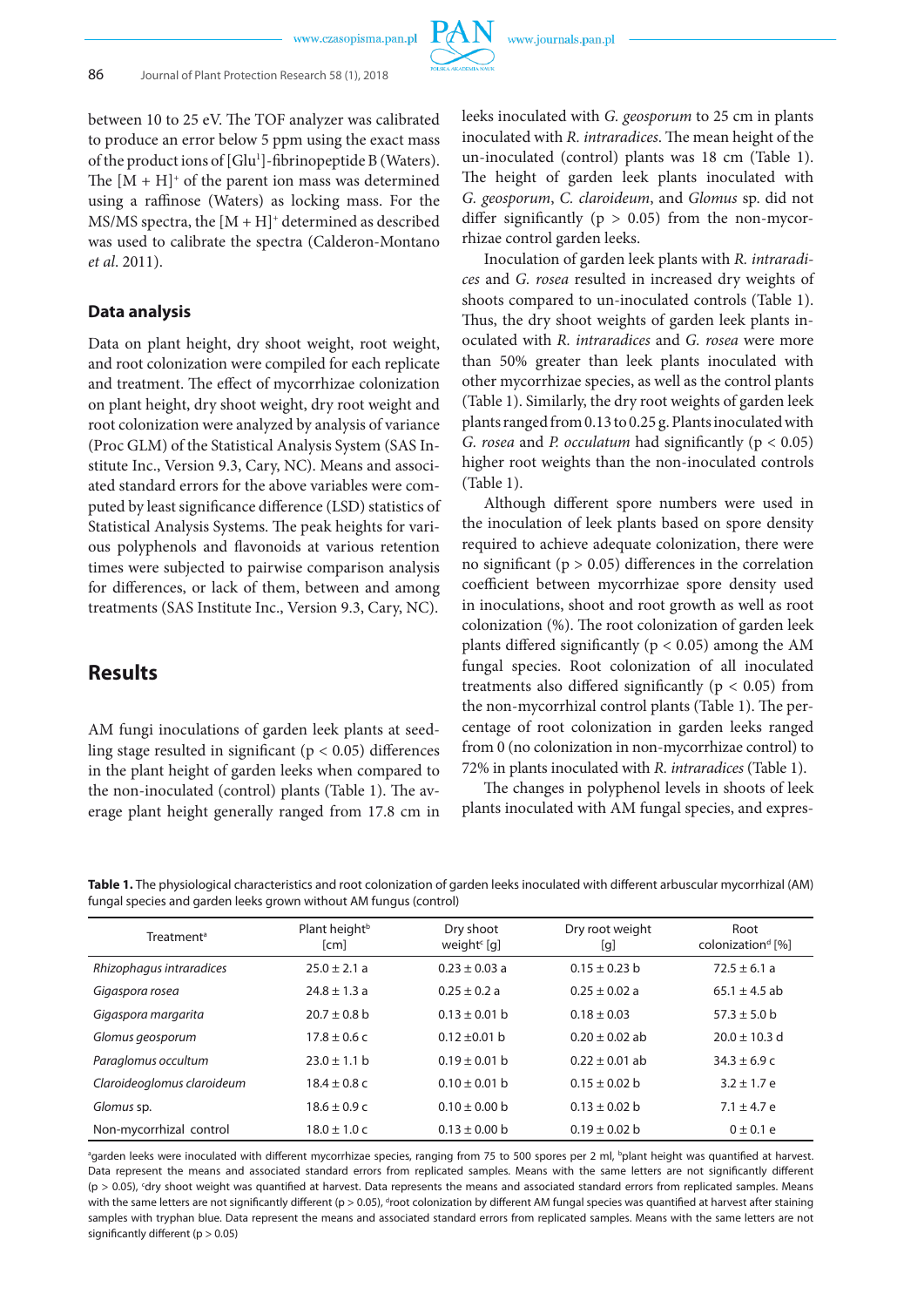**Table 2**. Effect of inoculation of garden leek with different AM fungal species on changes (%) in polyphenol levels relative to the control (non-mycorrhizal garden leek). Data was compiled by retention time of HPLC profile of garden leek (*Allium porrum*)

| Peak<br>numbers | Retention<br>time | Rhizophagus<br>intraradices | Gigaspora<br>rosea    | Gigaspora<br>margarita | Glomus<br>qeosporum   | Paraglomus<br>occultum | Claroideoglomus<br>claroideum | Glomus<br>sp.         |
|-----------------|-------------------|-----------------------------|-----------------------|------------------------|-----------------------|------------------------|-------------------------------|-----------------------|
|                 | 6.76              | $\ldots$ <sup>a</sup>       | $\ldots$ <sup>a</sup> | $\ldots$ <sup>a</sup>  | <sup>a</sup>          | $\ldots$ <sup>a</sup>  | $\ldots$ <sup>a</sup>         | $\cdots$ <sup>a</sup> |
| $\overline{2}$  | 6.89              | 535                         | 657                   | 310                    | 1123                  | $-$ b                  | 345                           | 783                   |
| 3               | 7.90              | $\overline{a}$              | $\ldots$ <sup>a</sup> | $\ldots$ <sup>a</sup>  | <sup>a</sup>          | $\overline{c}$         | <sup>a</sup>                  | $\ldots$ <sup>a</sup> |
| 4               | 8.09              | $\overline{c}$              | $\ldots$ <sup>a</sup> | $\cdots$ <sup>a</sup>  | $\ldots$ <sup>a</sup> | $\ldots$ <sup>a</sup>  | $\ldots$ <sup>a</sup>         | $\cdots$ <sup>a</sup> |
| 5               | 8.40              | 178                         | 235                   | 106                    | 590                   | 182                    | 462                           | 506                   |
| 6               | 8.53              | 68                          | 213                   | 117                    | 335                   | 126                    | 320                           | 348                   |
| 7               | 9.77              | $-30$                       | 27                    | $-14$                  | 28                    | 16                     | 97                            | 60                    |
| 8               | 10.01             | 3                           | 14                    | $-12$                  | 63                    | $-40$                  | 32                            | 39                    |
| 9               | 10.85             | $-50$                       | $-55$                 | $-26$                  | $-37$                 | $-43$                  | $-11$                         | 6                     |
| 10              | 11.00             | $-28$                       | $-36$                 | $-53$                  | $-24$                 | $-4$                   | 57                            | 7                     |
| 11              | 11.15             | $-67$                       | $-42$                 | $-27$                  | $-33$                 | $-48$                  | 79                            | 16                    |
| 12              | 11.58             | 48                          | $-29$                 | $-32$                  | $-29$                 | $-22$                  | 49                            | 27                    |
| 13              | 11.93             | $-7$                        | $-32$                 | $-23$                  | <b>NS</b>             | $-30$                  | 99                            | 30                    |

a indicates that the mycorrhizal sample produced a polyphenol peak, but no peak in the non-mycorrhizal control sample. The polyphenol data with positive values (indicate increases in polyphenol levels) and data with negative numbers (indicate decreases in polyphenol levels) and were significant  $(p < 0.05)$  at different retention times, <sup>b</sup>indicates that the mycorrhizal sample did not produce a polyphenol peak in treatments, while the peak was present in the non-mycorrhizal control sample. The polyphenol data with positive values (indicate increases in polyphenol levels) and data with negative numbers (indicate decreases in polyphenol levels) and were significant (p < 0.05) at different retention times, 'indicates that the polyphenol peak was not present in either mycorrhizal nor the non-mycorrhizal samples.

| Peak<br>numbers | Retention<br>time <sup>a</sup> | Aglycone   | $[M+H]_{\text{Cal}}^+$ | $[M+H]_{\text{Exp}}^+$ | Pent <sup>d</sup> | Hex <sup>d</sup> | HexA <sup>d</sup> | Malonyl  | Ferul. <sup>d</sup> | Coumaroyl |
|-----------------|--------------------------------|------------|------------------------|------------------------|-------------------|------------------|-------------------|----------|---------------------|-----------|
|                 | 6.76                           | Quercetin  | 875.2088               | 875.2090               | <sup>e</sup>      | 3                | .                 | 1        | $\cdots$            | .         |
| 2               | 6.89                           | Kaempferol | 1021.2670              | 1021.2670              | $\cdots$          | 4                | .                 |          | $\cdots$            | .         |
| 3               | 7.90                           | Quercetin  | 1127.2933              | 1127.2940              | $\cdots$          | 4                | 1                 | .        | $\cdots$            | $\cdots$  |
| $\overline{4}$  | 8.09                           | Kaempferol | 1359.3669              | 1359.3622              | $\cdots$          | 5                | $\cdots$          |          | 1                   | .         |
| 5               | 8.40                           | Kaempferol | 1197.3140              | 1197.3163              | $\cdots$          | 4                | .                 |          | 1                   | .         |
| 6               | 8.53                           | Kaempferol | 1167.3015              | 1167.3040              | $\cdots$          | 4                | $\cdots$          |          | $\cdots$            |           |
| 7               | 9.77                           | Kaempferol | 1229.3614              | 1229.3624              | 1                 | 5                | $\cdots$          | $\cdots$ | $\cdots$            | .         |
| 8               | 10.01                          | Quercetin  | 1245.3563              | 1245.3578              | 1                 | 5                | .                 | $\cdots$ | $\cdots$            | $\cdots$  |
| 9               | 10.85                          | Apigenin   | 1243.3770              | 1243.5848              | $\cdots$          | 6                | .                 | $\cdots$ | $\cdots$            | .         |
| 10              | 11.00                          | Apigenin   | 1213.3665              | 1213.5814              | 1                 | 5                | .                 | $\cdots$ | $\cdots$            | .         |
| 11              | 11.15                          | Quercetin  | 889.1881               | 889.1840               | $\cdots$          | 2                | 1                 | 1        | $\cdots$            | .         |
| 12              | 11.68                          | Unknown    | <sup>c</sup> N/D       | 1197.5889              | $\mathbf{1}$      | 5                | .                 | .        | $\cdots$            | .         |
| 13              | 11.93                          | Unknown    | $~^{\circ}$ N/D        | 1033.5569              | 1                 | 3                | .                 | $\cdots$ | $\cdots$            | .         |

**Table 3.** Polyphenol derivatives associated with the peak numbers in the chromatogram data obtained from garden leeks inoculated with different AM fungal species

<sup>a</sup>retention time in minutes,  $^{\rm b}$ [M+H]+<sub>cal</sub> is the calculated exact mass of the protonated molecule and [M+H]+<sub>Exp</sub> is the experimental mass, <sup>c</sup>N/D – not determined, <sup>a</sup>mass from the Q-TOF analysis of the polyphenols: Pen – pentose, Hex – hexose, HexA – hexuronic acid. The values refer to the number of peaks detected, eno peaks were detected in the chromatogram

sed as percent of the un-inoculated control plants, are given in Table 2. The levels of polyphenol indicated in peak 2 (Kaempferol malonyl derivative) increased tremendously, by 1123%, in plants inoculated with *G. geosporum* compared to controls (Table 2). This increase exceeded any other polyphenol in garden leeks

inoculated with any AM fungi species used in this experiment (Table 2). The polyphenol from peak 3, Quercitin hexuronic acid (Table 3) was not present in plants inoculated with *R. intraradices* and *P. occultum* as well as in the un-inoculated control plants, but this peak was present when the plants were inoculated with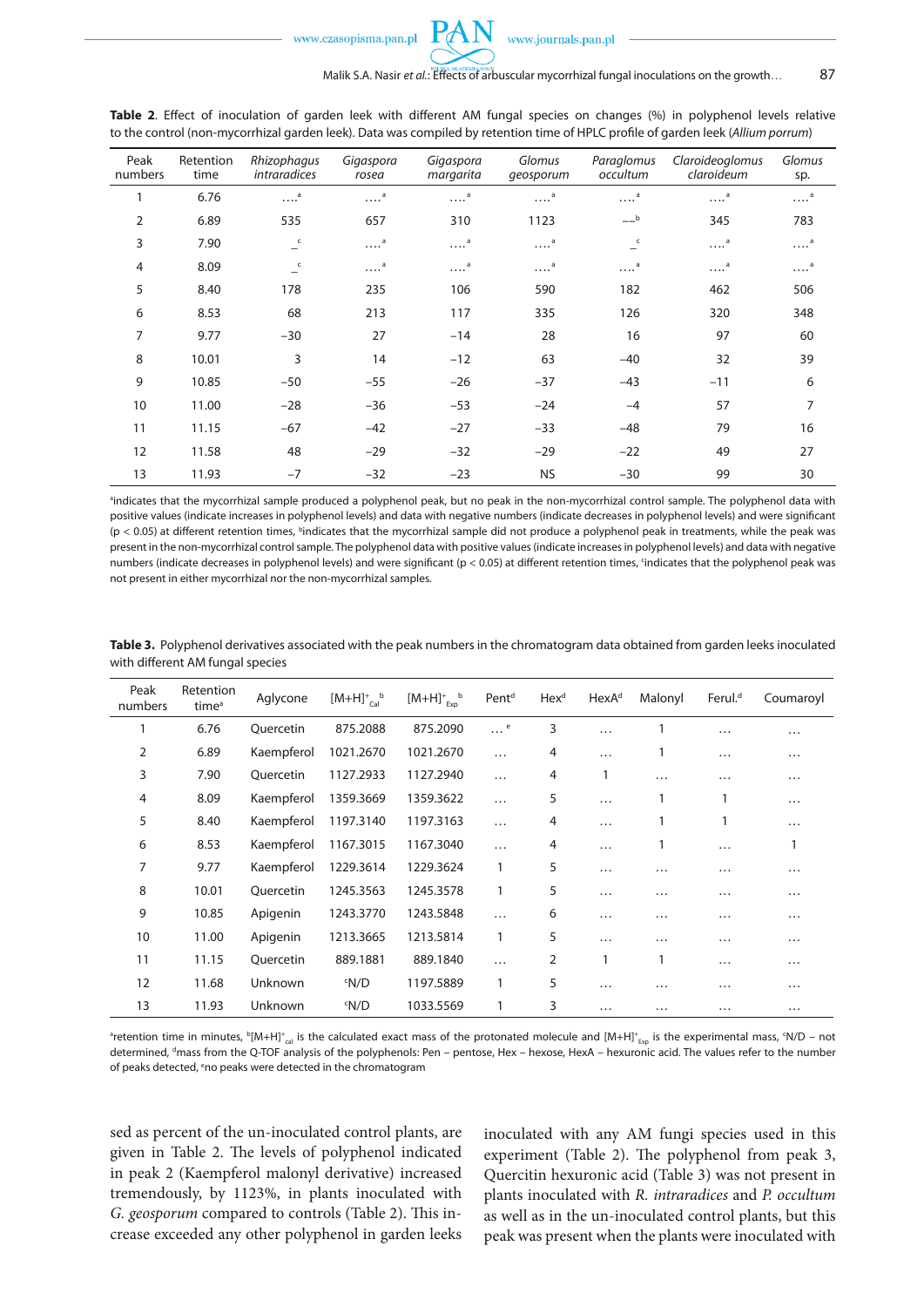*G. rosea, G. margarita, G. geosporum, C. claroideum,*  and *Glomus* sp. (Table 2)*.* Peak 4 (Kaempferol derivative) was not present in un-inoculated leeks or when inoculated with *R. intraradices,* however, Kaempferol derivative was detected in leek plants inoculated with other AM fungal species.

Although increases in different polyphenol levels resulted from inoculation of garden leek plants relative to the non-mycorrhizae plants, decreases in levels of some polyphenol species also resulted from inoculation with certain AM species (Table 2). When compared to un-inoculated controls, no decreases in polyphenol species were detected in garden leek plants inoculated with *Glomus* sp. (Table 2). For leek plants inoculated with *C. claroideum*, only one polyphenol derivative (Apigenin derivative with six hexose molecules) decreased (negative values). Overall, the reported increases in polyphenol (positive numbers) and decreases in polyphenol levels (negative numbers) were significantly different ( $p < 0.05$ ) from the un-colonized leek plants (Table 2). For example, at retention peak 2, the greatest percentage increases (1123%) in polyphenol levels were recorded on garden leek plants inoculated with *G. geosporum,* while the least increase for peak 2 (310%) was recorded in garden leek plants inoculated with *G. margarita* (Table 2). Neither of these inoculants showed the highest colonization rate or the highest shoot growth, but documented the largest percent increases in polyphenol production for peaks 2–6. At the same retention peak, garden leek plants inoculated with *P. occultum* did not have any polyphenol peak detected even though a peak was present in the non-mycorrhizal garden leek plant (Table 2). In contrast to the above findings, for example at retention peak 9, all garden leek plants inoculated with AM fungi had significant (p < 0.05) decreases in polyphenol levels (indicated by the negative signs) relative to the garden leek plants with no mycorrhizae inoculations, with the exception of plants inoculated with *Glomus* sp.

## **Discussion**

Although many research findings have previously evaluated the beneficial attributes of mycorrhizae interactions with plants as they relate specifically to uptake of nutrients such as phosphorus, nitrogen and water (Bolan 1991), our research focused primarily on the relationships of AM fungal inoculations of garden leek to plant growth and polyphenol production and its implications on plant health. In this research, leek plants inoculated with AM fungal species were treated with the same nutrient solution as the un-inoculated control plants, thus the differences were strictly related to the effects of specific symbiosis between leek plants

and the type of AM fungi involved. Increased biomass as measured by increased plant height and increased shoot and root dry weights in combinations with specific AM fungi species probably resulted from increased nutrient uptake as reported previously (Engel *et al*. 2016). In that study, AM fungi inoculation led to 1.5 fold increases in the biomass of marjoram and 1.2 times the number of marigold flowers (Engel *et al*. 2016). In a similar study on AM symbiosis between plants and fungi, leek transplants inoculated with *G. intradices* or other AM fungal species had increased colonization, P and Zn uptake and growth of leek plants (Sorensen *et al*. 2003). In their research, the shoot dry weight of leek plants increased from less than 1 g to more than 6 g at 40 days after transplanting. Therefore, our studies showed consistent increases in shoot length and weight of plants inoculated with AMF.

Our findings that AM fungal inoculations resulted in increases in growth of garden leek plants have been supported by the findings of other researchers. In assessing management strategies for AM fungi in field-grown vegetables, it was shown that increased sustainability of vegetable production was attained by using a previous mycorrhiza crop, pre-established mycorrhizae crops and transplants pre-colonized by mycorrhizae (Sorensen *et al*. 2003). In research conducted on AM fungal inoculations of yam (*Dioscorea* spp.), significant ( $p < 0.05$ ) increases of tuber weight in the range of 20% to 56% in five yam species were recorded (Lu *et al*. 2015). Other researchers have also documented that AM fungal inoculations positively influenced the growth of tuber crops such as cassava, potato, and sweet potato (Don-Rodriguez *et al*. 2013). In this study, we hypothesize that garden leek plants may be similarly influenced by the positive attributes of AM fungal interactions following inoculations, perhaps due to increased water and nutrient uptake.

The differences in root colonization recorded on treatments of leek plants inoculated with different AM fungal species imply that AM fungal species may interact differently with garden leek plants. The various levels of colonization of garden leek plants may have contributed to the growth of garden leek plants, while in other cases, little or no responses were observed. Previous reports have documented various levels of colonization of yam plants based on mycorrhizae symbiosis and consequently different tuber weights (Lu *et al*. 2015).

It is not clearly understood why the polyphenol levels from the garden leek plants inoculated with two AM fungal species were totally distinct in this study, and yet the colonization levels in garden leeks from the two inoculation treatments were 20% for *G. geosporum* and 57% for *G. margarita*. However, high polyphenol production from low colonization (20%) or moderate colonization (57%) of plant roots may be a useful trait to select for in garden leek improvement,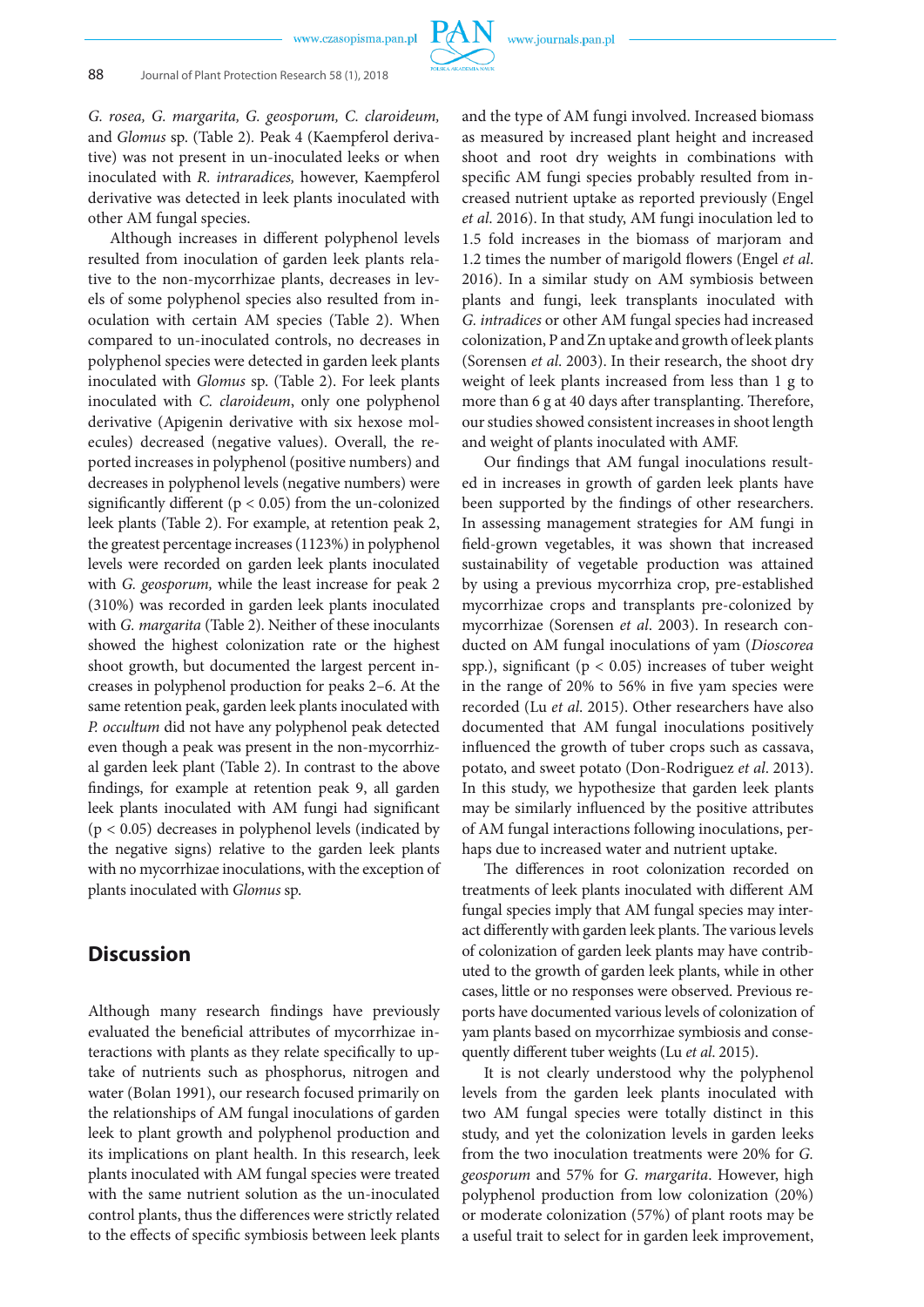PA

since progenies derived from such garden leek plants may exhibit high levels of polyphenols and possible resistance to many insects and diseases. The differential response of such plants could also be subsequently used as sources of resistance (parental lines) of garden leeks with elevated polyphenol levels. Increases in polyphenol and other secondary metabolites have often been associated with resistance to various plant diseases (Liu *et al*. 2007). In a research study on AMF colonization of yams and tuber weight, it was noted that polyphenol derivatives varied for different species of yam (*Dioscorea* sp.) such as tanning 1 and tanning 2 following AM fungal inoculation of yams (Lu *et al*. 2015). Similarly, major polyphenols were detected when AMF effects on growth and colonization of economically important herbs were evaluated (Engel *et al*. 2016). In research on the diversity of communities of AM fungi in conventional and low-input agricultural systems, the percentage of *G. geosporum* colonization of maize (*Zea mays* L.) and soybeans (*Glycine max* L.) was significantly ( $p < 0.05$ ) lower than that of other AM fungi in all systems evaluated in this study, showing variability in the colonization (Franke-Synder *et al*. 2001).

The increases and decreases in polyphenol levels in garden leek plants inoculated with different AM fungal species demonstrated that mycorrhizae symbiosis with garden leeks may produce various positive and negative results. Similarly, decreases in polyphenol levels (negative numbers) indicate that polyphenol levels may also be significantly ( $p < 0.05$ ) reduced as a consequence of certain AM specific symbiotic relationships. In our research, at least three novel polyphenol derivatives such as: quercitin (a derivative of three hexose and malonic acid), quercitin (a derivative of four hexose and hexuronic), and kaempferol (derived from five hexoses), one malonic acid and one ferulic acid were observed in garden leak plants inoculated with AM fungal species and were not observed in the un-inoculated leak or control plants (Table 3). Similarly, different levels of several polyphenols, which are sugar derivatives of three aglycones such as quercetin, kaempferol, and apigenin, were also detected.

The largest percent increases in polyphenol production as documented in peaks 2–6 could be useful findings since this sort of trait (high polyphenol production) implies resistance to insects and diseases and could be selected for garden leek plants. The presence of polyphenol levels in plants have been shown to impede colonization and infection of plants by plant pathogens (Sundaresan *et al*. 1993; Liu *et al*. 2007; Perez-Gregorio *et al*. 2010). Similarly, selection of AM fungi for growth promotion in citrus was shown to enhance the suppression of *Phytophthora* pathogen in citrus (Watanarojanaporn *et al*. 2011).

Many polyphenol derivatives or compounds such as hexose, hexuronic acid, ferul, malonyl and coumaroyl were also shown to be associated with various aglycones, resulting from AM fungal symbiosis (Smith and Read 2008). AM fungi inoculations were shown to have resulted in increased polyphenol profiles of marjoram, lemon balm, and marigold plants (Engel *et al*. 2016). Therefore, based on mass spectrometry data, the structures derived from our research are similar to compounds previously reported in other published literature (Yao *et al*. 2004).

Although the polyphenol derivatives at various retention times were prepared from extractions of shoots of garden leek plants only, other than polyphenol derivatives aglycone (quercetin, kaempferol, and apigenin), hexuronic acid was detected in peaks of 1 to 13, indicating that they are important structural components of polyphenol compounds detected. In this study, hexose, pentose, malonyl, ferul, and coumaryl were also detected at low frequencies indicating that they are important structural components of the polyphenols of AM fungal symbiosis with garden leek plants.

### **Conclusions**

Significant ( $p < 0.05$ ) root colonization, plant height and polyphenol production were detected in garden leek plants inoculated with spores of AM fungi species. Root colonization ranged from 3 to 70%, and the greatest root colonization was recorded on *R. intraradices*  while the lowest level was on Glomus sp. The mycorrhizal symbiosis elicited changes in the levels of various polyphenols and percentage increases or decreases differed significantly ( $p < 0.05$ ) between AM fungi inoculated versus non-inoculated garden leek plants. The polyphenols were separated using HPLC and 13 peaks were identified by comparing the retention times and mass spectra of standard compounds. The significant (p < 0.05) polyphenol production by garden leek plants inoculated with *G. geosporum, Glomus* species and other AM fungal species could be exploited by enhancing sources of resistance to insects and diseases and diversity of parental lines in garden leek plants. The relationships between AM fungal inoculations and polyphenol production in cultivated garden leeks and other plants is an understudied area and our research findings can be utilized to improve this understanding as well as the potential quality of garden leek plants.

#### **Acknowledgements**

We are grateful to Dr. David Douds for AM fungal isolates and the USDA-ARS, ERRC for providing the facility to conduct this research. Financial support was provided by in-house CRIS funds from Molecular Characterization of Foodborne Pathogens Research Unit.